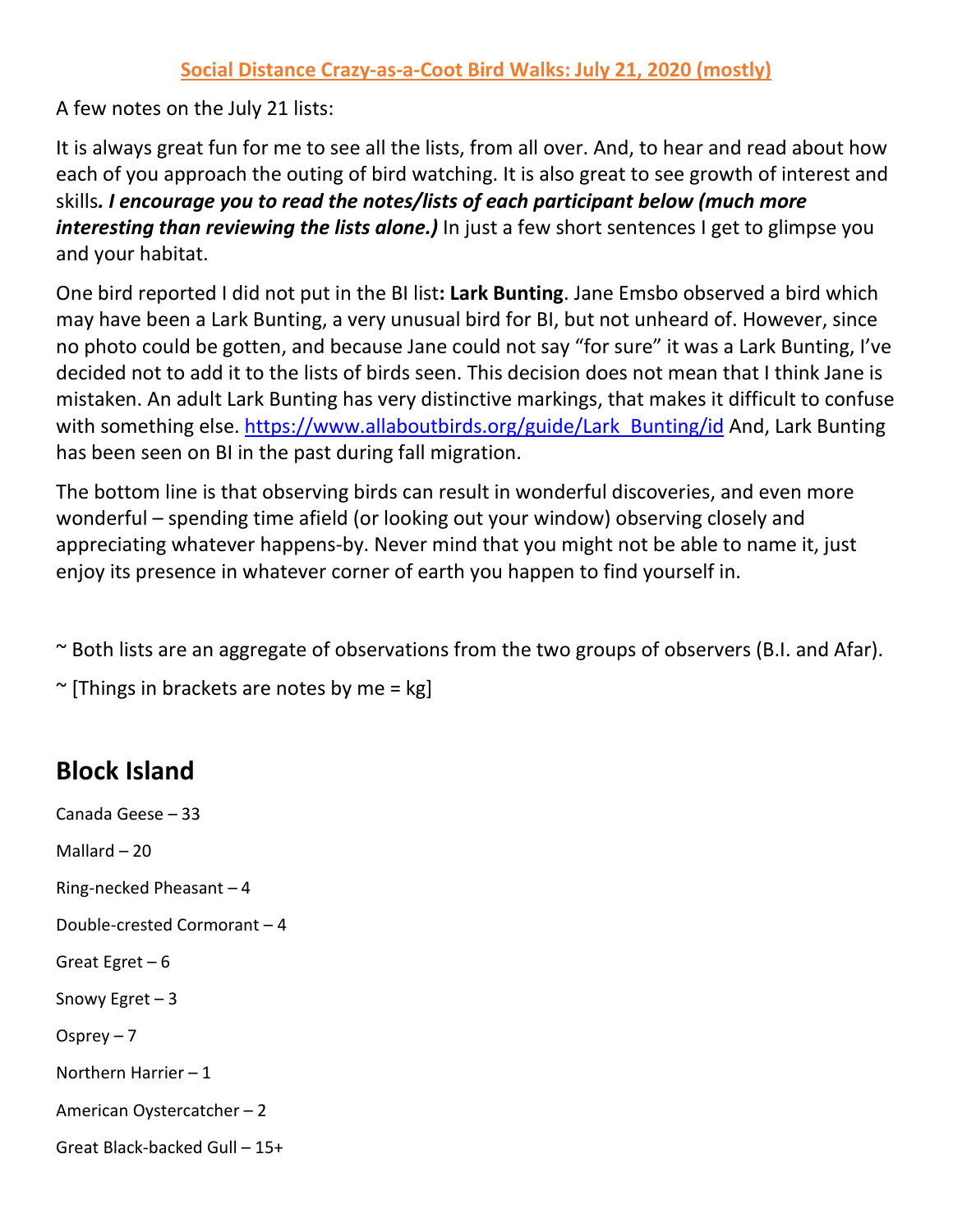Herring Gull – 15+ Gull species - 5 Tern species – 9 Mourning Dove – 10 Ruby-throated Hummingbird – 1 Belted Kingfisher – 1 American Kestrel – 1 American Crow – 18 Fish Crow – 3 Blue Jay  $-4$ Barn Swallow – 46 Bank Swallow – 3 Tree Swallow – 5 Swallow species – 5 Black-capped Chickadee – 6 Carolina Wren – 10 American Robin – 14 Gray Catbird – 16 European Starling – 17 Yellow Warbler – 4 Common Yellowthroat – 3 Rufous-sided Towhee – 10+ Song Sparrow – 3+ Northern Cardinal – 5 Red-winged Blackbird – 23+ Common Grackle – 4 House Finch  $-4$ American Goldfinch – 19 House Sparrow – 3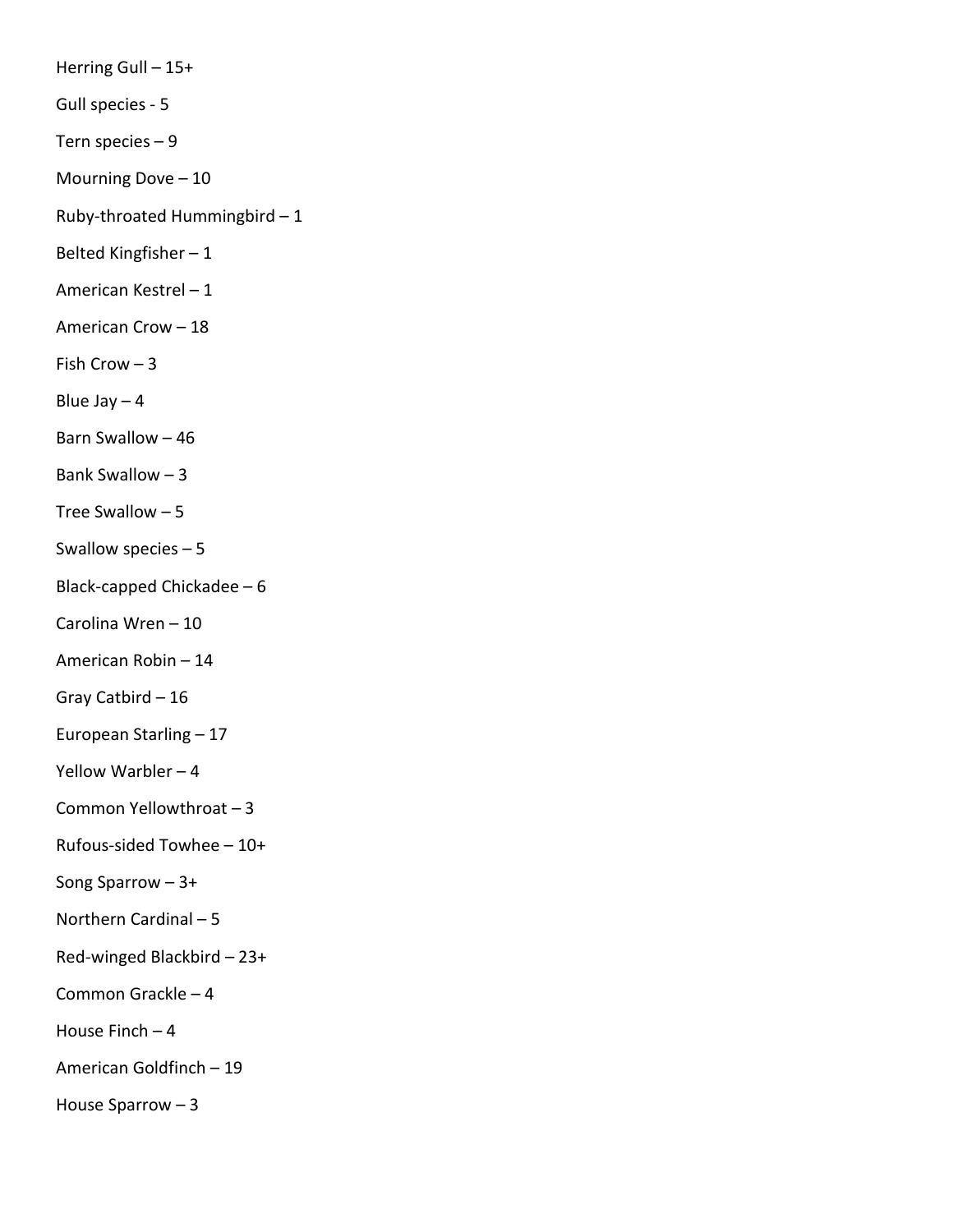**From Afar** Seattle WA; Bethesda, MD; Sedbergh, England, Edinburgh, Scotland;

\*=European species. Mute Swan & cygnets –13+ Canada Geese \*Greylag Geese Mallard – 10 Great Blue Heron – 1 Gull species  $-1+$ Mourning Dove  $-1$ \*Great Spotted Woodpecker – 1 American Crow – 3+ Blue Jay  $-2$ Black-capped Chickadee – 6 Chestnut-backed Chickadee – 1 Golden-crowned Kinglet – 1 American Robin – 3 European Starling – 2 Common Grackles - 3 House Sparrow – 8

**Barby Michel and Lily Bruening**. Here's what I wrote down for Tuesday: pheasant**,** Osprey, Northern harrier, great egret, Canada geese, herring gull, black backed gull, robin, chickadee, towhee, crow, catbird, goldfinch, housefinch, barn swallow, tree swallow, yellow warbler, Carolina wren. hope we're not too late! [Not too late! I too am not working on "all cylinders". I will put in a conservative guess-timate for each species. -kg]

**Curt Milton**, Seattle, Washington: 7:40pm It was a quiet day here for birds. Probably too hot. Temps were in the low 80s by the time I got out this afternoon. I did try a new spot: the Washington Park Arboretum on Lake Washington here in Seattle. Saw a couple of interesting birds there: a great blue heron and, a first for me, a chestnut-backed chickadee. Heard others but they were high up in the trees. Here's my list: Black-capped chickadee... At least 6, Chestnut-backed chickadee, Gull, Crows: 3, Mallards: numerous, Robins: 3, Great Blue Heron. I have posted two photos in the Western Washington Birders group on Facebook to see if anyone knows what they are (one is a fledgling, I think). If I get a response, I'll pass those along. Thanks for being our leader!

10:09pm - Two people on the Facebook group think this is a fledgling golden crowned kinglet … which I kind of wondered about. They're calling for a third opinion from someone. Here is the photo. See what you think. I'll let you know if I hear any more.